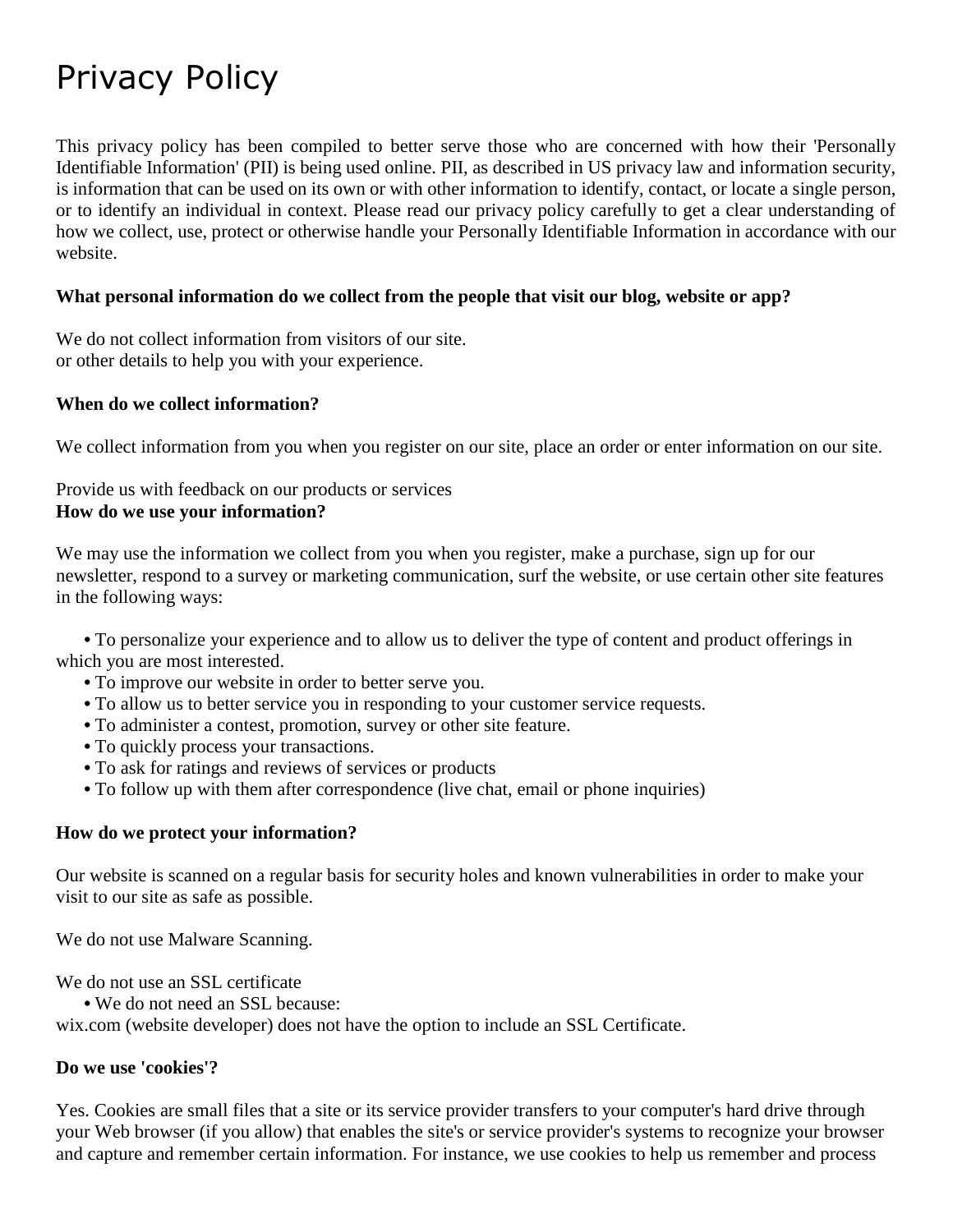the items in your shopping cart. They are also used to help us understand your preferences based on previous or current site activity, which enables us to provide you with improved services. We also use cookies to help us compile aggregate data about site traffic and site interaction so that we can offer better site experiences and tools in the future.

## **We use cookies to:**

- **•** Help remember and process the items in the shopping cart.
- **•** Understand and save user's preferences for future visits.

 **•** Compile aggregate data about site traffic and site interactions in order to offer better site experiences and tools in the future. We may also use trusted third-party services that track this information on our behalf.

You can choose to have your computer warn you each time a cookie is being sent, or you can choose to turn off all cookies. You do this through your browser settings. Since browser is a little different, look at your browser's Help Menu to learn the correct way to modify your cookies.

If you turn cookies off, some features will be disabled. It won't affect the user's experience that make your site experience more efficient and may not function properly.

However, you will still be able to place orders.

# **Third-party disclosure**

We do not sell, trade, or otherwise transfer to outside parties your Personally Identifiable Information unless we provide users with advance notice. This does not include website hosting partners and other parties who assist us in operating our website, conducting our business, or serving our users, so long as those parties agree to keep this information confidential. We may also release information when it's release is appropriate to comply with the law, enforce our site policies, or protect ours or others' rights, property or safety.

However, non-personally identifiable visitor information may be provided to other parties for marketing, advertising, or other uses.

# **Third-party links**

Occasionally, at our discretion, we may include or offer third-party products or services on our website. These third-party sites have separate and independent privacy policies. We therefore have no responsibility or liability for the content and activities of these linked sites. Nonetheless, we seek to protect the integrity of our site and welcome any feedback about these sites.

# **Google**

Google's advertising requirements can be summed up by Google's Advertising Principles. They are put in place to provide a positive experience for users. https://support.google.com/adwordspolicy/answer/1316548?hl=en

We use Google AdSense Advertising on our website.

Google, as a third-party vendor, uses cookies to serve ads on our site. Google's use of the DART cookie enables it to serve ads to our users based on previous visits to our site and other sites on the Internet. Users may opt-out of the use of the DART cookie by visiting the Google Ad and Content Network privacy policy.

# **We have implemented the following:**

**•** Google Display Network Impression Reporting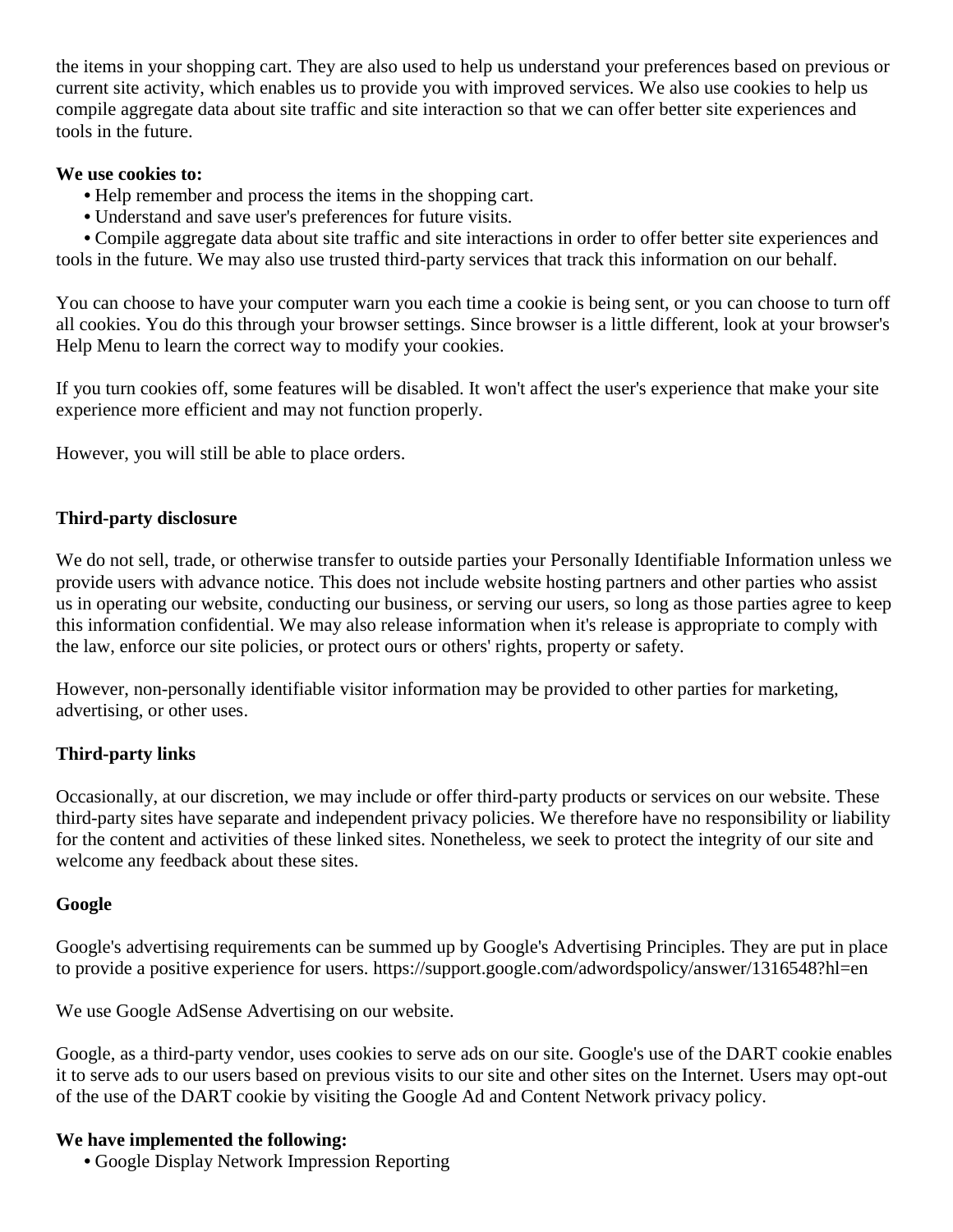**•** Demographics and Interests Reporting

We, along with third-party vendors such as Google use first-party cookies (such as the Google Analytics cookies) and third-party cookies (such as the DoubleClick cookie) or other third-party identifiers together to compile data regarding user interactions with ad impressions and other ad service functions as they relate to our website.

# **Opting out:**

**Users can set preferences for how Google advertises to you using the Google Ad Settings page. Alternatively, you can opt out by visiting the Network Advertising Initiative Opt Out page or by using the Google Analytics Opt Out Browser add on.**

**California Online Privacy Protection Act**

**CalOPPA is the first state law in the nation to require commercial websites and online services to post a privacy policy. The law's reach stretches well beyond California to require any person or company in the United States (and conceivably the world) that operates websites collecting Personally Identifiable Information from California consumers to post a conspicuous privacy policy on its website stating exactly the information being collected and those individuals or companies with whom it is being shared. - See more at: http://consumercal.org/california-online-privacy-protection-actcaloppa/#sthash.0FdRbT51.dpuf**

**According to CalOPPA, we agree to the following:**

**Users can visit our site anonymously.**

**Once this privacy policy is created, we will add a link to it on our home page or as a minimum, on the first significant page after entering our website.**

**Our Privacy Policy link includes the word 'Privacy' and can be easily be found on the page specified above.**

**You will be notified of any Privacy Policy changes:**

 **• On our Privacy Policy Page**

**Can change your personal information:**

 **• By logging in to your account**

**How does our site handle Do Not Track signals?**

**We honor Do Not Track signals and Do Not Track, plant cookies, or use advertising when a Do Not Track (DNT) browser mechanism is in place.**

**Does our site allow third-party behavioral tracking? It's also important to note that we allow third-party behavioral tracking**

# **COPPA (Children Online Privacy Protection Act)**

**When it comes to the collection of personal information from children under the age of 13 years old, the Children's Online Privacy Protection Act (COPPA) puts parents in control. The Federal Trade Commission, United States' consumer protection agency, enforces the COPPA Rule, which spells out what operators of websites and online services must do to protect children's privacy and safety online.**

**We do not specifically market to children under the age of 13 years old.**

**Fair Information Practices**